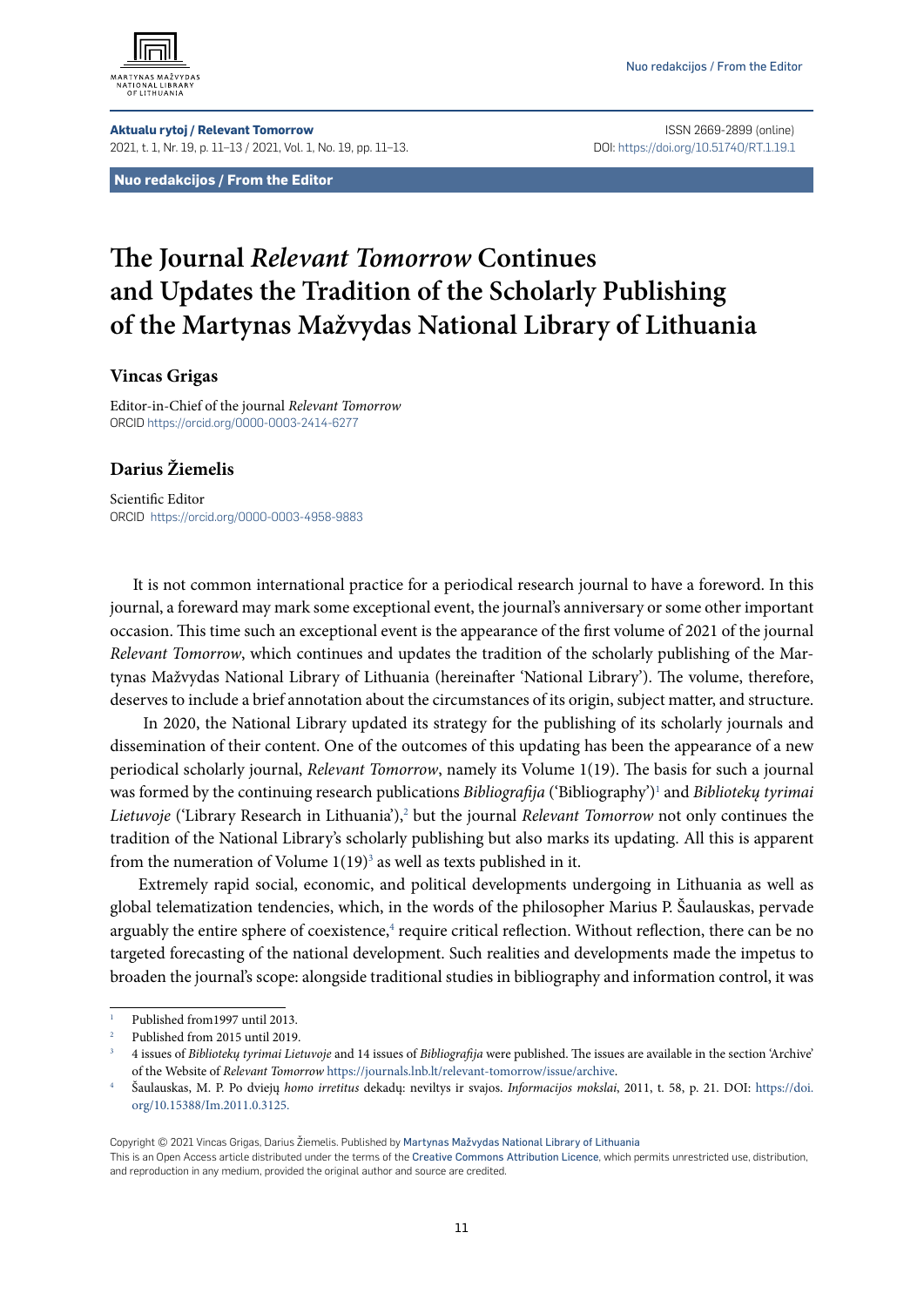decided to publish articles on safety of information environment, media and information literacy, information policy and communication processes, and methodological issues. All this makes the bulk of the journal's subject matter. In order to establish academic discourse and interdisciplinary communication, the journal will present material from the fields of political and social sciences and history research. All these thematic fields of research will provide the journal's mandatory structural part, i.e., articles.

 Another very important and explicit area of the journal's focus is the increasing of its transnational aspect from thematic and linguistic points of view. The journal is bilingual: it publishes articles in Lithuanian and English. We invite you to submit manuscripts analysing today's social changes (related to the journal's aim and scope) from a comparative and international perspective.

 The journal will publish surveys of significant events and conferences and other information of current interest conforming to its scope as well as reviews and annotations of research monographs and studies published in Lithuania and abroad that are important as regards its subject matter. These texts will make up the journal's second structural part 'Surveys / Chronicle' and 'Reviews'. In order to achieve the stated objectives, an international editorial board has been established. The journal is and will continue to be published in electronic form. It is noteworthy that it is a diamond open access journal.<sup>5</sup>

 The articles of the first volume of *Relevant Tomorrow* reflect both the continuity of the journal's tradition (of the research studies *Bibliografija* and *Bibliotekų tyrimai Lietuvoje*) and the broadening of its focus. The articles are arranged into the following thematic categories: (1) 'Lithuanian Libraries in Today's Reality', (2) 'Social Policy', and (3) 'History Research'. Thus the volume features texts on communication and information, political science, and history research, which reflect the journal's interdisciplinary quality.

 It is the first (and the largest) thematic category 'Lithuanian Libraries in Today's Reality' that best reflects the continuity of the journal's tradition. It begins with the article by Regina Varnienė-Janssen and Jūratė Kuprienė 'Linked Open Data as a Strategic Orientation of Lithuanian Libraries'. The article has the purpose to initiate a broader discussion among Lithuanian libraries as well as draw the attention of cultural policy makers to the necessity that, in a strategic document on library development, the transformation of library data management be oriented at linked open data by emphasizing the integrity of data within the library sector and that financial support for the realization of such transformation be provided. Daiva Janavičienė's article 'Transformations of the Lithuanian Librarian's Profession: Professionalism and Development of Competences' also reflects the endeavour of Lithuanian libraries to satisfy today's requirements. The article's currency is determined by the contemporary realities of librarianship in Lithuania. More specifically, there is no single system for professional training and developing the library staff 's competences in Lithuania. Because of the absence of applicants, there are no librarianship study programmes at higher education establishments. The article, by drawing on the conception of professionalism of today's librarian and on qualitative empirical research, analyses competences determining the Lithuanian librarian's professionalism and the main obstacles and challenges facing the development of such competences. The article by Rasa Januševičienė 'Activities of Lithuanian Public Libraries in the Face of the COVID-19 Pandemic and Migrant Crisis: the Endeavour to Ensure Human Rights' discusses the role of Lithuanian libraries under the circumstances of the COVID-19 pandemic. It, by drawing on subject literature analysis and results from empirical research, generalizes activities of Lithuania's public libraries in ensuring the reinforcement of human rights during the COVID-19 pandemic and migrant crisis as well as presents recommendations for public libraries how to contribute to solving issues caused by today's crises in Lithuania. The article by Petras Biveinis 'Project Activities of Lithuanian Municipal Public Libraries in 1995–2017' closes this thematic cluster devoted to the analysis of the place of Lithua-

<sup>5</sup> The journal's content is free to access, read, download, copy, and print. There are no publication fees, and authors retain full copyright and related rights to their work.